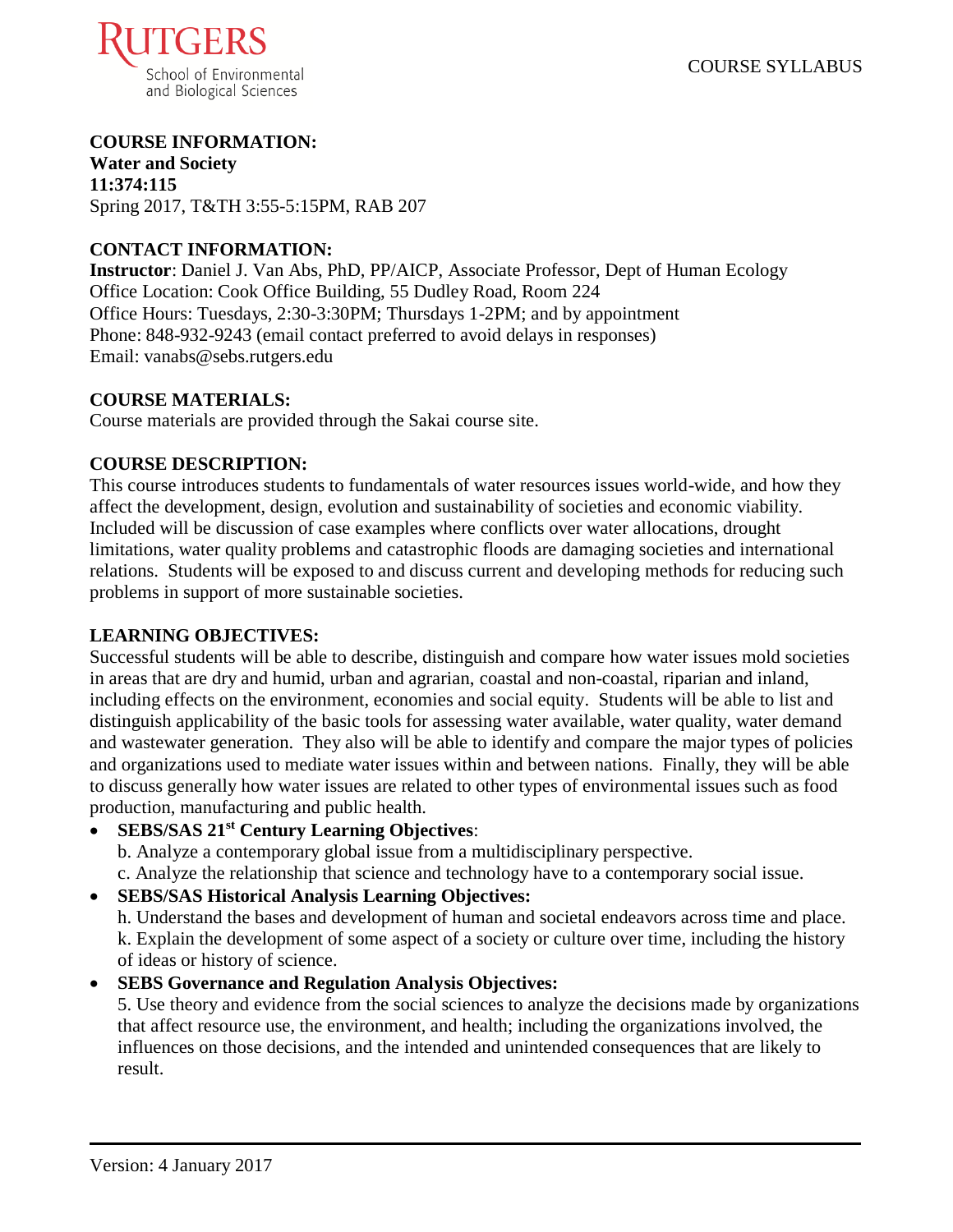

#### **ASSIGNMENTS/RESPONSIBILITIES & ASSESSMENT:**

Class participation is critical to the learning process, through recitation sessions primarily but also in the lecture sessions. Participation will constitute 25% of the grade. In addition, there will be short topical writing assignments on a weekly basis, which will require the student to understand the relevant lectures and reading and to evaluate an issue or question on the basis of that information. The short assignments will constitute 75% of the grade. There are no quizzes or exams.

#### **OTHER INFORMATION:**

Students will be responsible for adhering to the academic integrity policies found at http://academicintegrity.rutgers.edu.

It is important that students have the tools to succeed in this course. Please see the instructor as soon as possible with any difficulties or questions regarding the course materials. In addition, the Office of Student Affairs is available at [http://studentaffairs.rutgers.edu](http://studentaffairs.rutgers.edu/) for any other needs or concerns.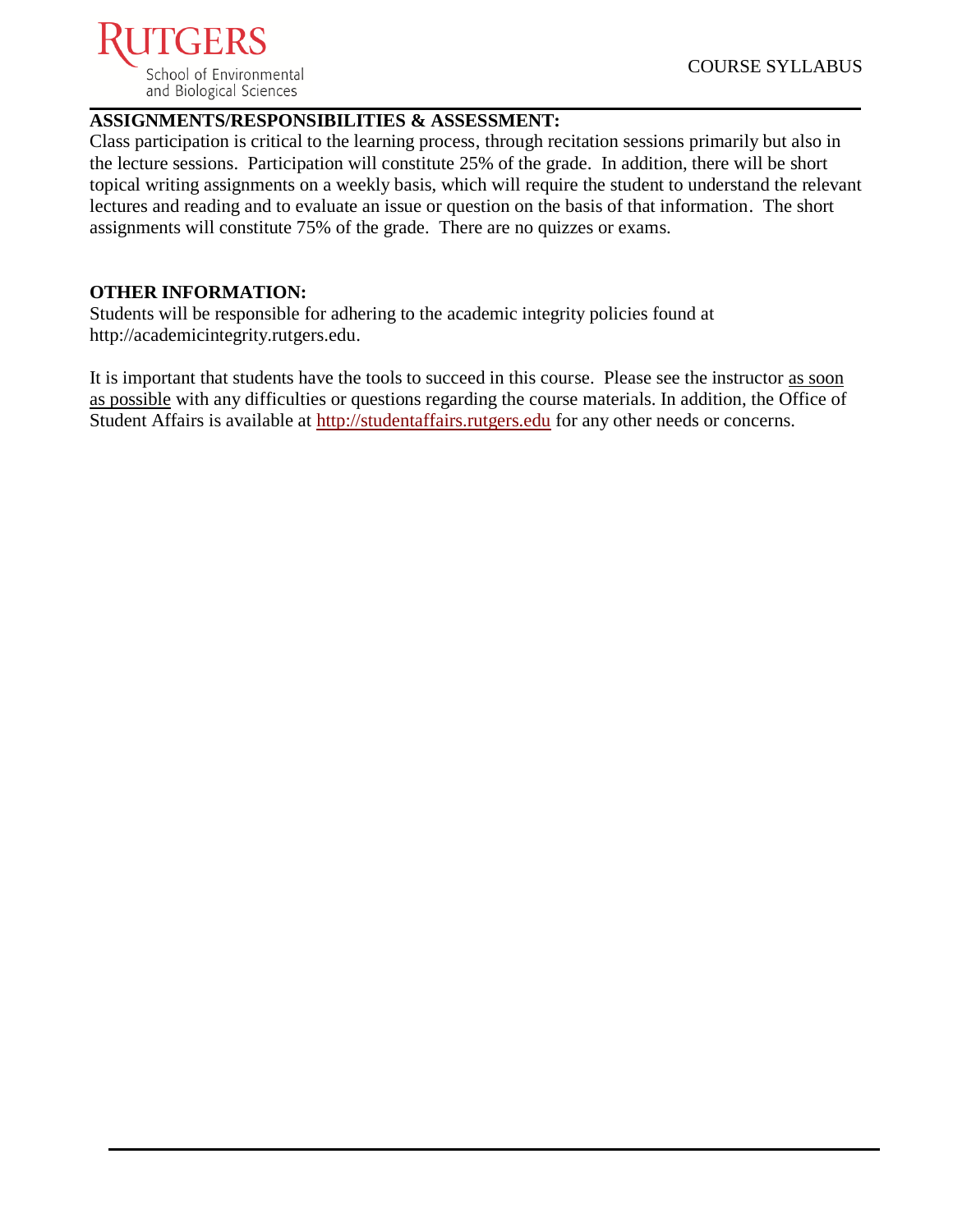

#### **THE RULES**

#### **Adapted from <http://academicintegrity.rutgers.edu/integrity.shtml>**

- **1. NO PLAGIARISM. Plagiarism is essentially theft of intellectual property – the work of others. Give credit where credit is due! Doing so reflects well on them and on you. Students can be failed or referred to the University for discipline if intentional plagiarism is evident.**
- **2. NO CHEATING – it destroys the learning experience, demeans and harms you now, and is an exceptionally bad habit for the working world.**
- **3. LATE ASSIGNMENTS WILL LOSE A GRADE STEP FOR EACH CALENDAR DAY LATE. For example, if your paper is an A- level product, then it will be marked as a B+ for a day late, a B for 2 days late, etc. If you must miss a deadline due to bona fide illness or emergency, notify me via email on or before the due date if at all possible, or as soon after as your situation permits. Proof may be required. However, I do not need to know (and really shouldn't know) the details of a medical condition or similar personal or family issue.**
- **4. PARTICIPATION COUNTS. Only two unexcused absences from class will be accepted without loss of participation credit. Otherwise, you must provide a bona fide excuse for absences – contact one of us by email, provide notification at a prior class, provide a note from a medical office, etc. Proof may be required. Recognize that this is standard business practice, so get used to it.**
- **5. THERE IS NO EXTRA CREDIT. No additional assignments or revised work for re-grading will be accepted to offset missing assignments or poor grades. Instead, focus on quality work the first time and make sure assignments are posted on time. I am also willing to answer questions before any work assignment is due, in class, in my office, or by email. Make sure you ask your questions in time to allow for answers.**
- **6. IF YOU CONTEST A GRADE, you must do it in writing to Dr. Van Abs. Write your argument presenting evidence supporting a grade change and submit it by email or in person.**
- **7. POSTING TO SAKAI. Work must be posted as readable text. Most assignments will be loaded directly to a Sakai text box, but some may be acceptable only as attachments, which must be in MSWord (or a file format directly compatible with MSWord so that I can edit in that format). Posting work as Adobe pdf or any other pdf document or providing a link to Google Docs or other external source is not acceptable. Please note: correct posting to Sakai is the student's responsibility, including verification that the posting actually worked.**

# **DO NOT ASSUME THAT A SAKAI POSTING WORKED – ALWAYS VERIFY.**

**Will Rogers** - *People's minds are changed through observation and not through argument*.

**Albert Einstein** - *Education is what remains after one has forgotten what one has learned in school.*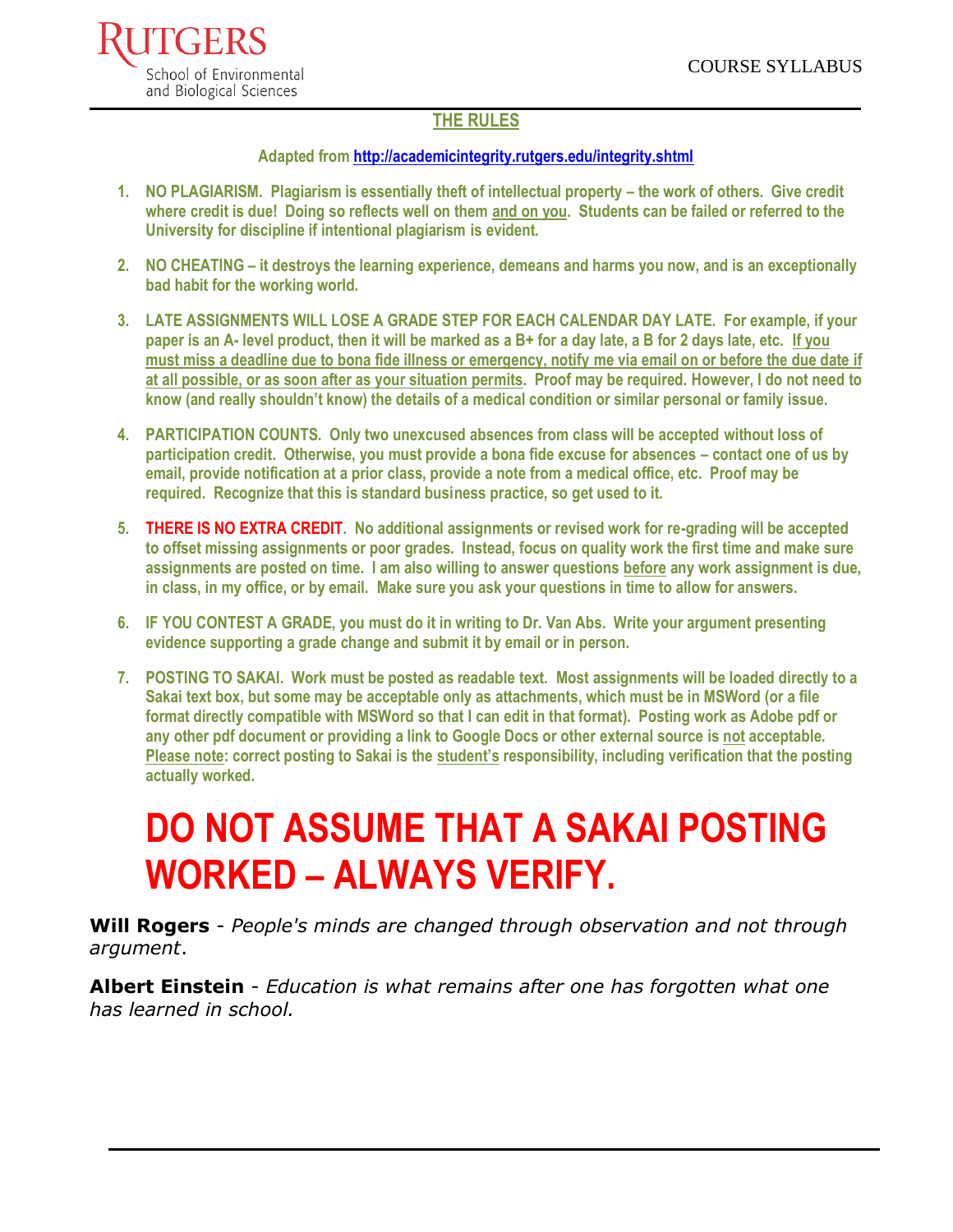## **Course Schedule and Readings**

The course schedule follows; modifications may occur as necessary during the semester. All readings or links to them are posted on Sakai.

| <b>Topic</b>             | <b>Dates</b>  | <b>Readings</b>                                                                                                                              |
|--------------------------|---------------|----------------------------------------------------------------------------------------------------------------------------------------------|
| Water: Cycles            | Jan 17,       | • Mooney, Chris. 2015.03.23. Global warming is now slowing down                                                                              |
| and Sheds                | 19            | the circulation of the oceans — with potentially dire consequences.                                                                          |
|                          |               | <b>Washington Post.</b>                                                                                                                      |
|                          |               | USGS. 2000. A Hydrologic Primer for New Jersey Watershed                                                                                     |
|                          |               | Management (esp. pp. 10-33)                                                                                                                  |
| Water for Life           | Jan 24,       | · Pelley. 2014.03.26. Well in Tanzania Has Ripple Effect. WEF                                                                                |
|                          | 26            | Highlights.                                                                                                                                  |
|                          |               | Rosenberg, Tina. 2010. "The Burden of Thirst." National<br>$\bullet$                                                                         |
|                          |               | Geographic.                                                                                                                                  |
|                          |               | World Health Organization. 2003. Domestic Water Quantity,<br>$\bullet$                                                                       |
|                          |               | Service Level and Health (esp. Executive Summary and Sections 1                                                                              |
|                          |               | through $3)$                                                                                                                                 |
| Water and                | <b>Jan 31</b> | Economist. 2016.07.16. An international tribunal delivers a blow to<br>$\bullet$                                                             |
| Transportation           |               | China's claims in the South China Sea                                                                                                        |
|                          |               | Kramer, Andrew. 2011.10.17. "Warming Revives Dream of Sea<br>$\bullet$                                                                       |
|                          |               | Route in Russian Arctic." NY Times.                                                                                                          |
|                          |               | • Panama Canal. Public Broadcasting Service (PBS). Read the                                                                                  |
|                          |               | General Article "Yellow Fever and Malaria in the Canal" and                                                                                  |
|                          |               | "Then & Now: The Panama Canal" posted in the upper right hand                                                                                |
|                          | Feb 2, 7      | box: http://www.pbs.org/wgbh/americanexperience/films/panama/                                                                                |
| Water and Urban<br>Areas |               | 24/7 Wall St. 2010.10.29. "The Ten Biggest American Cities That<br>$\bullet$<br>Are Running Out of Water."                                   |
|                          |               |                                                                                                                                              |
|                          |               | Economist. 2014.12.20. São Paulos water crisis: Reservoir hogs<br>$\bullet$                                                                  |
|                          |               | Hordon, Robert. 2011. "Ancient Water Systems and Hydraulic<br>$\bullet$<br>Devices" in AWRA Impact Nov2011                                   |
| Wastewater               | Feb 9,        |                                                                                                                                              |
|                          | 14            | Benidickson, Jamie. 2007. The Culture of Flushing: A Social and<br>$\bullet$<br>Legal History of Sewage. (Conclusion). University of British |
|                          |               | Columbia Press.                                                                                                                              |
|                          |               | WHO/UNICEF. 2006. Meeting the MDG Drinking Water and<br>$\bullet$                                                                            |
|                          |               | Sanitation Target: The Urban and Rural Challenge of the Decade.                                                                              |
| Water and                | Feb 16,       | • Economist. 2015.02.28. Bottled water in China: Pollution fears are                                                                         |
| <b>Illnesses</b>         | 21            | driving the Chinese towards expensive branded waters.                                                                                        |
|                          |               | Ferris, Sarah and Peter Sullivan. 2016.04.24. Clean water crisis<br>$\bullet$                                                                |
|                          |               | threatens US. The Hill.                                                                                                                      |
|                          |               | Gorney, Cynthia. 2016. This May be the Deadliest Creature on<br>$\bullet$                                                                    |
|                          |               | Earth. National Geographic.                                                                                                                  |
|                          |               | World Health Organization. 2007. Combating waterborne disease at<br>$\bullet$                                                                |
|                          |               | the household level.                                                                                                                         |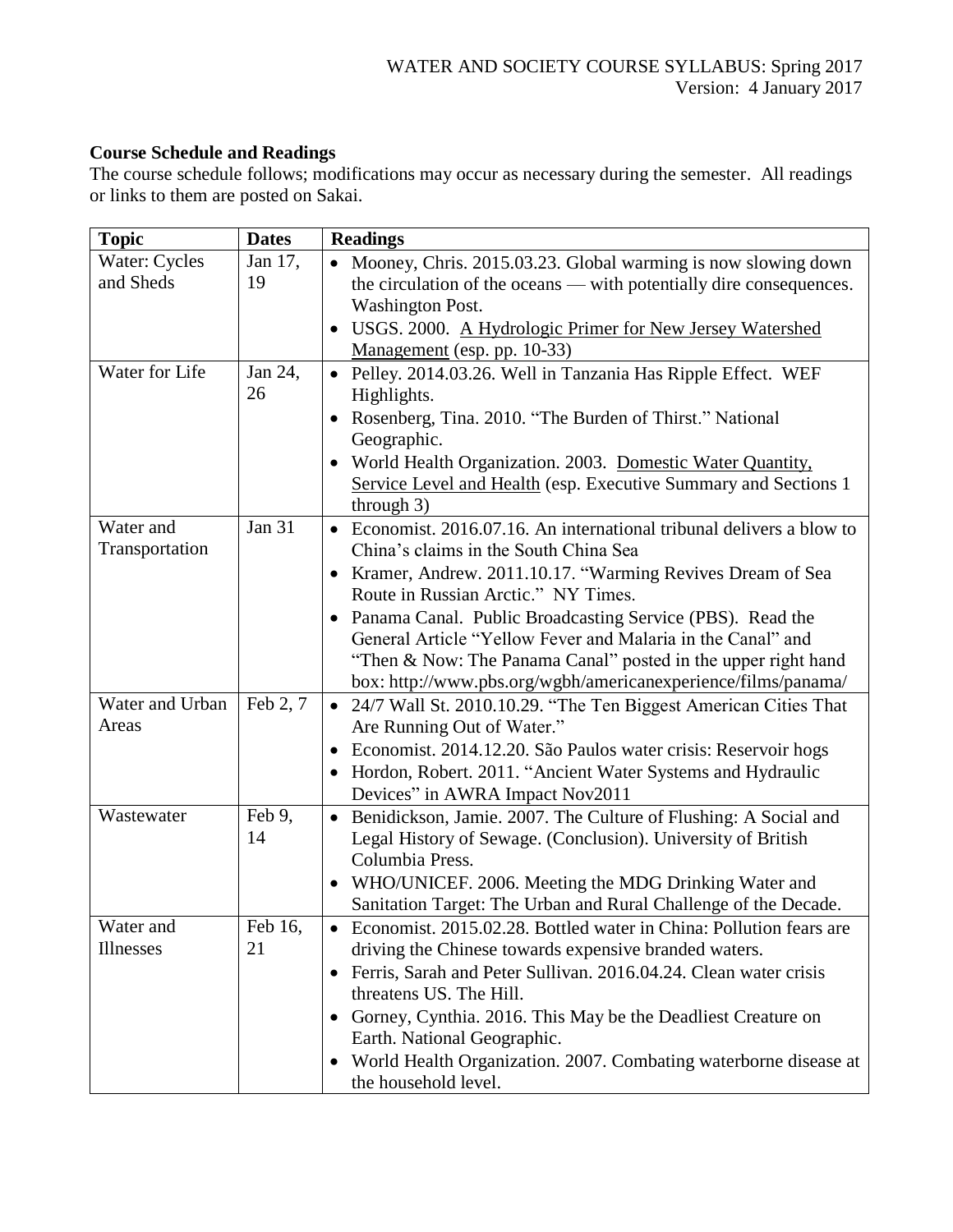#### WATER AND SOCIETY COURSE SYLLABUS: Spring 2017 Version: 4 January 2017

| <b>Topic</b>           | <b>Dates</b> | <b>Readings</b>                                                              |
|------------------------|--------------|------------------------------------------------------------------------------|
| Wetlands and           | Feb 23,      | Economist. 2016.04.30. Vietnam's drying delta                                |
| <b>Estuaries</b>       | 28           | USEPA. About Estuaries. Web site available at:                               |
|                        |              | http://water.epa.gov/type/oceb/nep/. Read the material under the             |
|                        |              | following three links in the top left box: What is an Estuary? Why           |
|                        |              | are Estuaries Important? Why Protect Estuaries?                              |
|                        |              | USEPA. America's Wetlands: Our Vital Link Between Land and<br>$\bullet$      |
|                        |              | Water. Also see related material at:                                         |
|                        |              | http://water.epa.gov/type/wetlands/toc.cfm                                   |
| <b>Water Pollution</b> | Mar 2, 7     | • Gough, Neil. 2013.09.04. Pollutants from Plant Killed Fish in              |
| and the                |              | China. The New York Times.                                                   |
| Environment            |              | World Ocean Review. 2010. Read Chapter 4: Last stop: The ocean<br>$\bullet$  |
|                        |              | - polluting the seas. Maribus.                                               |
| Water and              | Mar 9,       | Food and Agriculture Organization. 2002. Crops and Drops:<br>$\bullet$       |
| Agriculture            | 23           | Making the Best Use of Water for Agriculture.                                |
|                        |              | McMillion, Scott. 2012. Watered Down: Can the mighty Colorado                |
|                        |              | River reach the sea? Nature Conservancy Magazine 2012 Issue 1.               |
|                        |              | Sustainable Agriculture Research and Education. (n.d.). What is              |
|                        |              | Sustainable Agriculture?                                                     |
|                        |              | Sutter, John D. CNN. 2014.09.04. 7 ways to save the San Joaquin --           |
|                        |              | America's 'most endangered' river.                                           |
| <b>TBD</b>             | Mar 21       | $\bullet$                                                                    |
| Hydro and              | Mar 28,      | • Barringer, Felicity. 2015.04.22. Troubling Interdependency of              |
| Power                  | 30           | Water and Power                                                              |
|                        |              | Economist. 2012.07.26. Mekong River: Lies, Dams and Statistics<br>$\bullet$  |
|                        |              | Kenny, et al. 2009. Estimated Use of Water in the United States in           |
|                        |              | 2005. USGS. Read "Thermoelectric Power" (pp. 38-41),                         |
|                        |              | "Irrigation" (pp. 23-25), "Industrial" (pp. 32-34)                           |
|                        |              | Orcutt, Mike. 2011. "Water Power." MIT Technology Review.                    |
| <b>Water Scarcity</b>  | April 4,     | Economist. 2014.09.27. Water consumption: A canal too far: The<br>$\bullet$  |
|                        | 6            | world's biggest water-diversion project will do little to alleviate          |
|                        |              | water scarcity                                                               |
|                        |              | NASA, 2015. Study: Third of Big Groundwater Basins in Distress.<br>$\bullet$ |
|                        |              | Pittman, Craig. 2012. Water War, Southern Style. Planning,                   |
|                        |              | August/September 2012. American Planning Association                         |
|                        |              | Zhang, Qingfeng, et al. 2012. Drying Up: What to do about                    |
|                        |              | droughts in the People's Republic of China. Asian Development                |
|                        |              | Bank. (Read at least the Executive Summary)                                  |